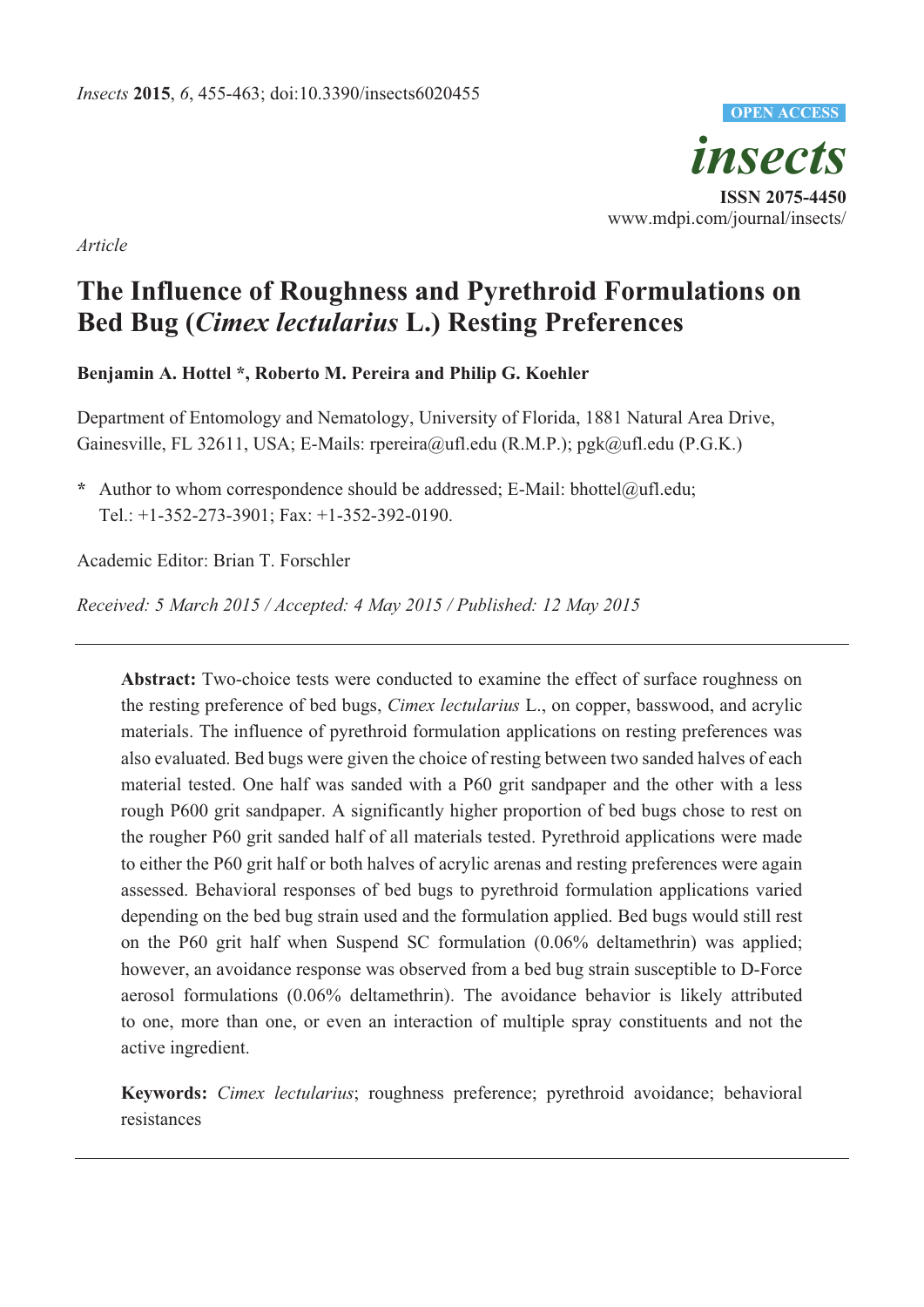#### **1. Introduction**

The common bed bug, *Cimex lectularius* L. (Hemiptera: Cimicidae), is a very cryptic species found hiding in a variety of locations while they are not feeding on their human hosts [1]. Locations include: crevices and corners of wooden bed boards, behind loose wallpaper, in nail holes and cracks in the walls, behind pictures, conduits, light switches, wall panels, baseboards, door and window frames, floor crevices, and furniture and mattresses. It may be no surprise that many of these locations are common areas that pest control operators treat with insecticides to eliminate a current bed bug infestation [2]. While this list holds true in many bed bug infestations, there are always exceptions, which make it important to understand why bed bugs harbor in certain locations over others.

A handful of studies have investigated bed bug harborage preferences over the past 100 years. Investigations concerning the harborage preferences of bed bugs have recently focused on the chemical nature of bed bug aggregation. Items that were previously harbored upon by bed bugs were found to be more attractive than plain control options [3–5]. These findings led to the conclusion that bed bugs have an airborne and contact aggregation pheromone that may help them find previously established harborages.

The influence of other factors on the harborage preference behavior of bed bugs has not been examined for quite some time. Hase [6], cited by Usinger [1], stated that bed bugs prefer to harbor in locations that are dry (*i.e.*, negative hydrotaxis), rough, and provide at least some partial darkness (*i.e.*, negative phototaxis). Latter studies supported much of the work done by Hase [6]. Experiments performed by Rivnay [7] examined many different taxes related to bed bug harborage behavior including negative phototaxis, negative hydrotaxis, and others. In one study, he found that bed bugs preferred to be in contact with an object as opposed to out in the open (*i.e.*, thigmotaxis) and that this thigmotactic behavior was stronger than their negative phototaxis. Rivnay [7] also observed that bed bugs would harbor around a piece of blotting paper as opposed to a nail and argued that this was evidence for their preference to harboring against a rough verses smooth surface. Some observational studies performed by Aboul-Nasr and Erakey [8] examined the roughness preference behavior of bed bugs on a variety of materials but these studies lacked the details needed to discern what was actually being quantified during the experiments.

Besides the numerous studies that have examined the biochemical and physiological resistance mechanisms of bed bugs to pyrethroids [9–12], one study has investigated the effects of behavior resistance in relation to harborage preferences [13]. These authors observed the effects of 0.06% deltamethrin (Suspend SC, Bayer Environmental Science, Research Triangle Park, NC, USA) applications on negative phototaxis and harborages with aggregation pheromones. Repellency to harborages treated with pyrethroids was observed in bed bugs when negative phototaxis was used as the primary factor to attract bed bugs to the harborage; however, no repellency was observed when bed bugs were presented with harborages containing aggregation pheromones and pyrethroid formulation applications. No experiments yet have examined other harborage characteristics for behavioral responses to pyrethroid applications.

In our study we examined the roughness resting preference behavior of bed bugs on various materials. We also investigated the effects of pyrethroid applications on roughness preference of bed bugs.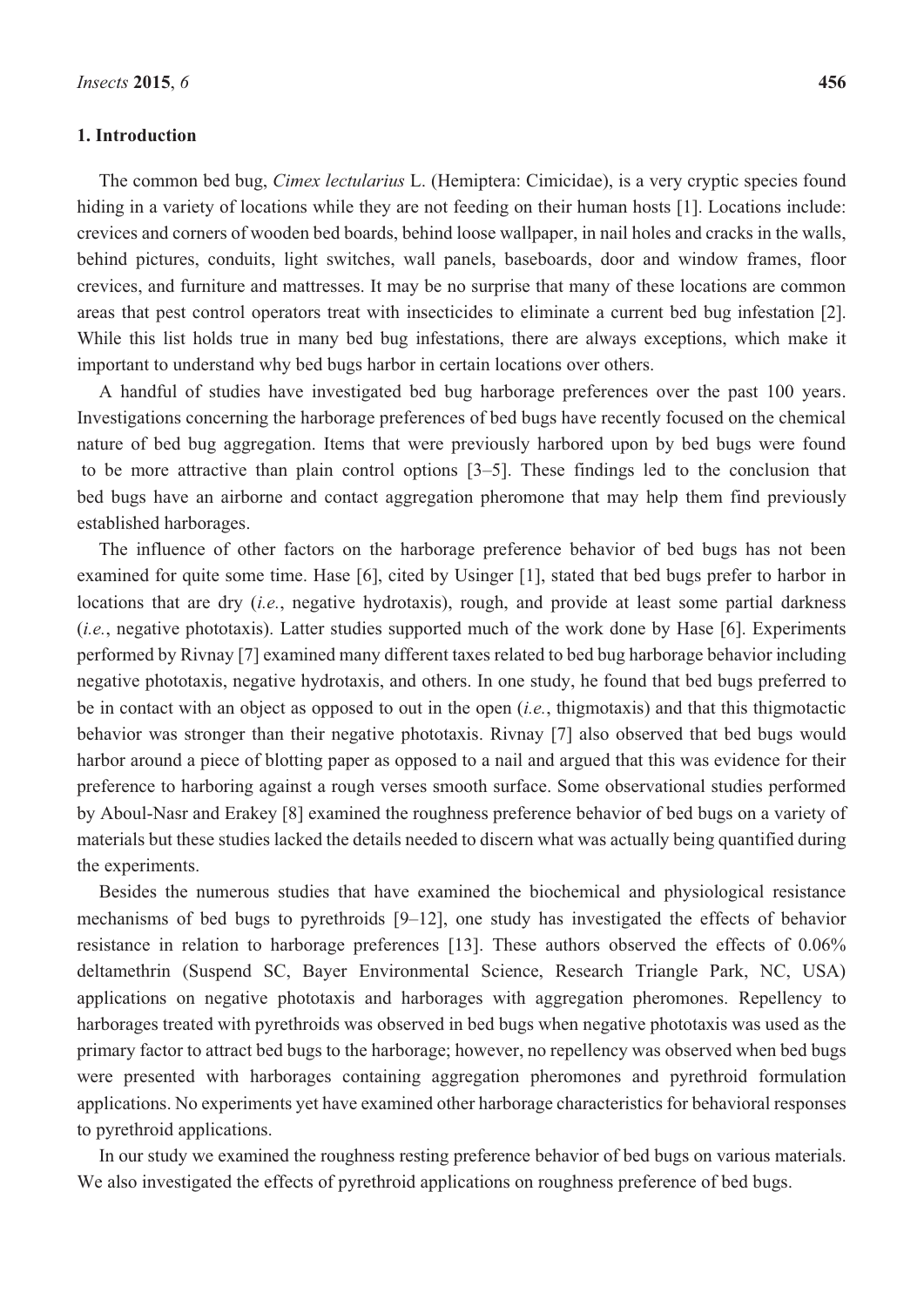#### **2. Materials and Methods**

## *2.1. Insects*

A lab strain of *C. lectularius* collected by Harold Harlan in 1973 from Ft. Dix, N.J. was used for all experiments. Another strain collected in Bradenton, FL in August 2013 was used on all acrylic experiments to compare potential strain differences in behavior. *Cimex lectularius* colonies were kept in 300 mL plastic jars. Folded filter paper was added as a substrate for the bed bugs to attach onto. Jar lids were modified to allow colonies to feed while being contained. A 7.5 cm diameter circle was cut out of the lids. A 90 μm nylon mesh was super glued and then hot glued over the tops of the lids. Bed bugs were fed on live chickens (University of Florida Institutional Animal Care and Use Committee approval 201303836\_01) once every two weeks. Bed bugs were fed the same day they were used in any of the experiments. Colonies were kept at a temperature around 24 °C and exposed to natural light cycles (light: dark cycle at an average hour and standard error of  $10.77 \pm 0.05$ :  $13.23 \pm 0.05$ ).

#### *2.2. Surface Preparation*

Materials representative of common surfaces found in households such as metal (copper sheets), wood (basswood), and plastic (acrylic sheet; Optix, Plaskolite, Inc., Columbus, OH, USA) were cut into 10 by 10 cm arenas. For each material, an abrasion treatment was applied to each half of the arena. Abrasion treatments were performed using a hand sander equipped with P60 or P600 grit sandpaper (3 M, Saint Paul, MN, USA). Sanding was done linearly in four different directions. Each direction was done 45° from the previous direction. Before an abrasion treatment was performed, basswood was sanded with P600 grit sand paper and then polished to a fine smooth finish using the back of the P600 grit sandpaper. Only acrylic and basswood arenas were reused. Acrylic arenas were cleaned with ethanol (EtOH) and basswood arenas were cleaned with a P80 grit belt sander.

#### *2.3. Roughness Preference among Materials*

Arenas for each material were split into two halves. Each half had an abrasion treatment of either a rough P60 grit sand paper or a smoother P600 grit sand paper. To confine the bed bugs within the treatment areas, the 5 cm diameter base of a 118 mL cup was removed and then hot glued upside down to the surface of each material. The upside down cup created a 7.5 cm diameter arena. The cup was placed so that the two treatment areas were equal.

A 50:50 ratio of male and female *C. lectularius* were used in this experiment. All experiments were run in a dark room and in absence of any human presence. Each individual was acclimated for one hour in the dark room. Individuals were placed in the center of each abrasion treatment combination. The abrasion treatment the bed bugs were resting on after one hour was recorded. Bed bugs that were observed on the midline between the P60 grit and P600 grit halves were not included in the analysis. Each abrasion treatment combination assay was replicated with 34 individual bed bugs. Bradenton strain bed bugs were only used on acrylic assays and 28 individuals were tested. Individuals alone were tested to reduce the potential effects of bed bug aggregation pheromones and thigmotaxis behaviors.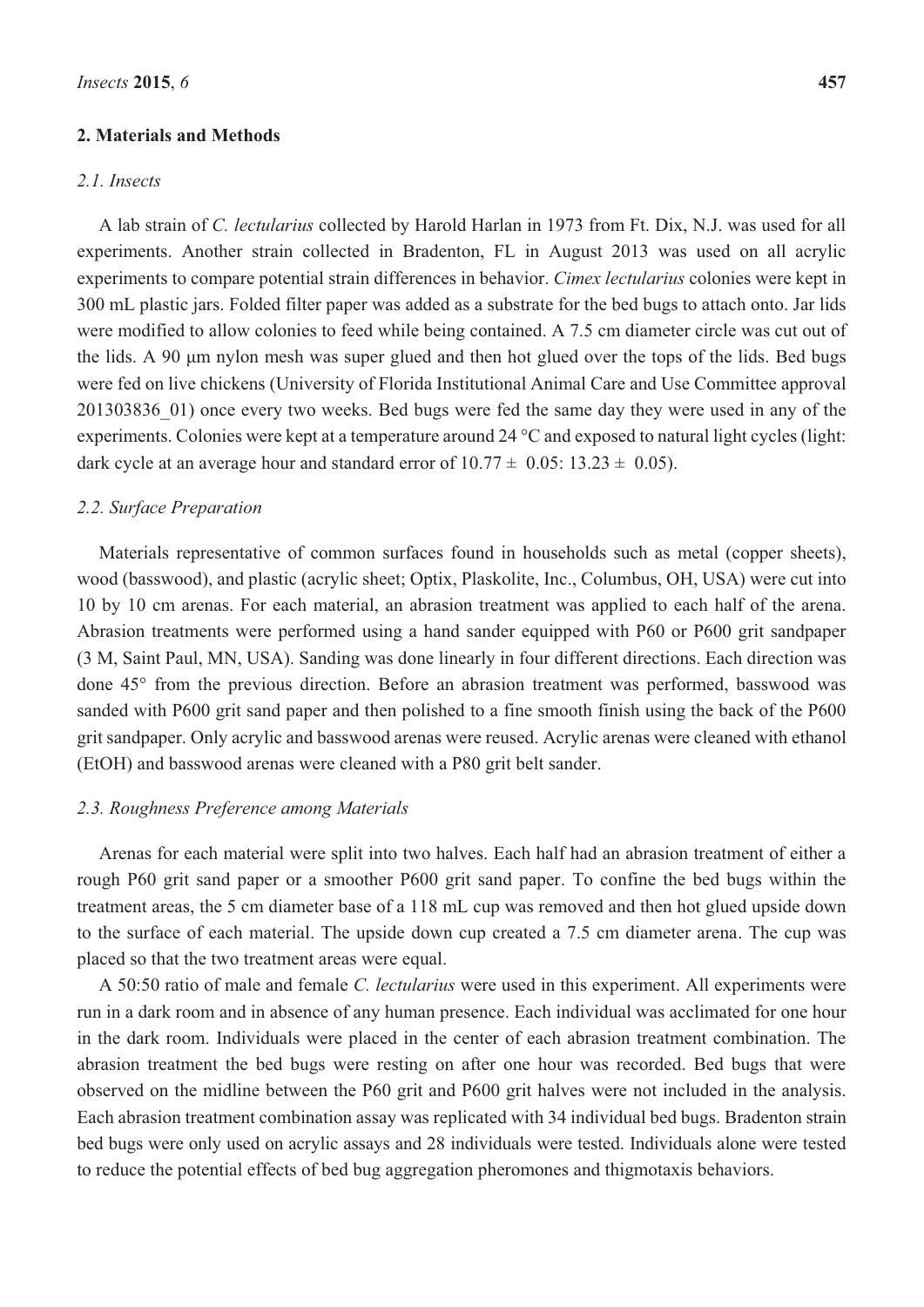#### *2.4. Roughness Preference with Pyrethroid Application*

To test the influence of a pyrethroid application on roughness preference, assays were set up and conducted in the same manner as the roughness preference among materials, but only acrylic surfaces were used. Formulations of Suspend SC and D-Force Aerosol (FMC, Philidelphia, PA, USA) at a 0.06% deltamethrin concentrations were painted onto either the P60 grit sanded half or both the P60 and P600 grit half of the acrylic arena. Only one stroke of the paintbrush was made onto each half of the arena when using the D-Force formulation because the formulation had a tendency to spread past desired treatment areas. Treated arenas were dried for one to two hours before assays began. After recording the location of where the bed bugs were found, bed bugs were then removed from the assays and placed onto a 2.5 cm filter paper disc (GE Healthcare Life Sciences, Pittsburgh, PA, USA) inside a 30 mL plastic portion cups. In order to observe potential delayed mortality effects and recovery from initial knock down effects, mortality was assayed in all insecticide treatment assays after three days. Bed bugs were considered dead if they were unable to wright themselves after being turned onto their backs. Assays were replicated with individual bed bugs 28 times for both the Ft. Dix strain and the Bradenton strain on all treatment combinations.

#### *2.5. Statistical Analysis*

Data for all experiments were analyzed using an exact binomial test at alpha  $= 0.05$ . R statistical software (R Foundation, Wien, Austria; 2015) was used to analyze all data and create figures.

#### **3. Results**

In the untreated assays, bed bugs from the Ft. Dix and Bradenton strain consistently showed a preference for resting on the rougher P60 grit sanded side of all materials tested ( $p < 0.05$ ; Figure 1). The Ft. Dix strain preferred to rest on the P60 grit sanded side of the assay 91%, 68%, and 91% of the time on copper, bass wood, and acrylic surfaces, respectively. With the Bradenton strain, 70% of the bed bugs chose to rest on the P60 grit sanded surface (*p =* 0.026; Figure 1). Mortality was not observed in any of these experiments lacking insecticide applications.

The Ft. Dix and Bradenton strain displayed remarkably different behaviors when exposed to the surfaces treated with Suspend SC or D-Force aerosol formulations (Table 1). Ft. Dix strain did not show a preference to either the P60 grit or P600 grit sanded acrylic surface when a Suspend SC formulation was applied to only the P60 grit side or when both the P60 grit and P600 grit sides were treated (*p =* 0.286;  $p = 0.575$ ). A preference was also not found when both the P60 grit and P600 grit sides were treated with the D-Force aerosol formulation ( $p = 0.578$ ). All individuals from these three treatment combinations died after three days post-assay. Ft. Dix bed bugs did show a preference for the P600 grit sanded side of the acrylic arena when D-Force aerosol formulation was applied to the P60 grit side (*p =* 0.014). Only 30% mortality was observed in individuals used in the assay with the P60 grit side treated with D-Force aerosol application.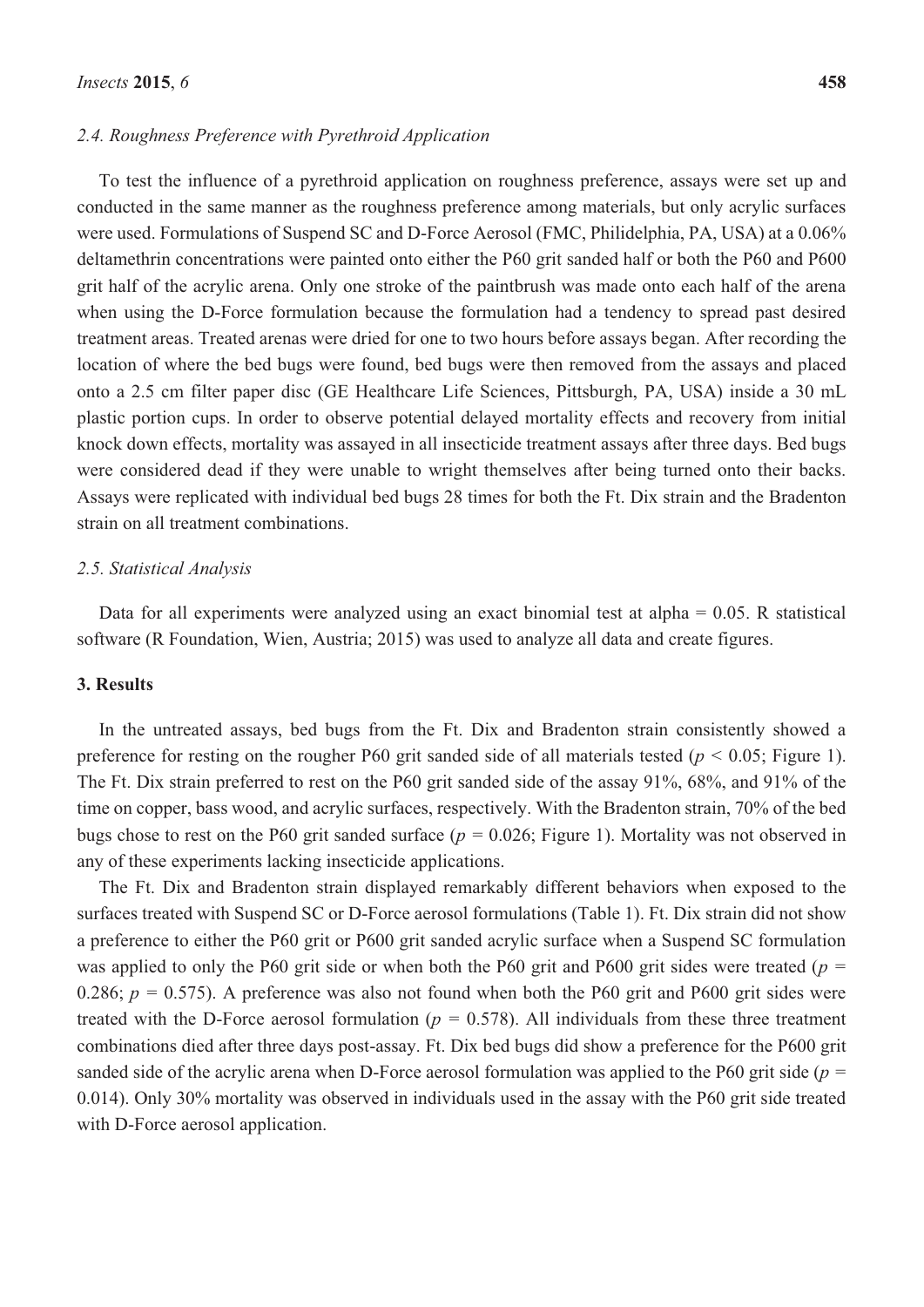

**Figure 1.** The roughness preference of individual adult bed bugs (50:50 sex ratio) given the choice between resting on the side of the assay with a surface sanded with a rough P60 grit or a smoother P600 grit piece of sandpaper. Both Ft. Dix and Bradenton strains were tested. Treatment sides with different letters represent statistically significant differences inferred from a binomial exact test at  $\alpha = 0.05$ . n = 34 for Ft. Dix Strain and n = 27 for Bradenton Strain experiments.

| <b>Table 1.</b> Roughness preferences and mortality of adult bed bugs given the choice between |
|------------------------------------------------------------------------------------------------|
| resting on a rougher P60 grit sanded half verses a P600 grit sanded half of a acrylic arena    |
| that is treated with a 0.06% deltamethrin formulation                                          |

| <b>Strain</b>    | <b>Treatment</b><br><b>Formulation</b> | <b>Treatment</b><br><b>Side</b> | P60Grit<br>Choice $(\% )$ | P600Grit<br>Choice $(\% )$ | Mortality $(\% )$ |
|------------------|----------------------------------------|---------------------------------|---------------------------|----------------------------|-------------------|
| Ft. Dix          | Suspend SC                             | P60Grit                         | 57                        | 43                         | 100               |
|                  | Suspend SC                             | <b>Both</b>                     | 50                        | 50                         | 100               |
|                  | D-Force Aerosol                        | P60Grit                         | 27                        | $73**$                     | 30                |
|                  | D-Force Aerosol                        | <b>Both</b>                     | 50                        | 50                         | 100               |
| <b>Bradenton</b> | Suspend SC                             | P60Grit                         | $75*$                     | 25                         | $\theta$          |
|                  | Suspend SC                             | <b>Both</b>                     | $76*$                     | 24                         | $\theta$          |
|                  | D-Force Aerosol                        | P60Grit                         | 56                        | 44                         | $\theta$          |
|                  | D-Force Aerosol                        | <b>B</b> oth                    | 59                        | 41                         |                   |

\* Roughest surface was chosen more given a binomial exact test at  $\alpha = 0.05$ ; \*\* Roughest surface was chosen less given a binomial exact test at  $\alpha = 0.05$ ; No mortality was observed in control experiments.

Unlike the Ft. Dix strain, the Bradenton strain did show a preference for resting on the rougher P60 grit sanded acrylic side when Suspend SC formulation was applied to the P60 grit sanded side or both the P60 and P600 grit sides ( $p = 0.006$ ;  $p = 0.007$ ); however, no preference was observed when D-Force aerosol was applied ( $p = 0.351$ ;  $p = 0.221$ ). No mortality was observed in any of the treatments carried out except for 7% mortality when D-Force was applied to both the P60 and P600 grit sides of the acrylic arena.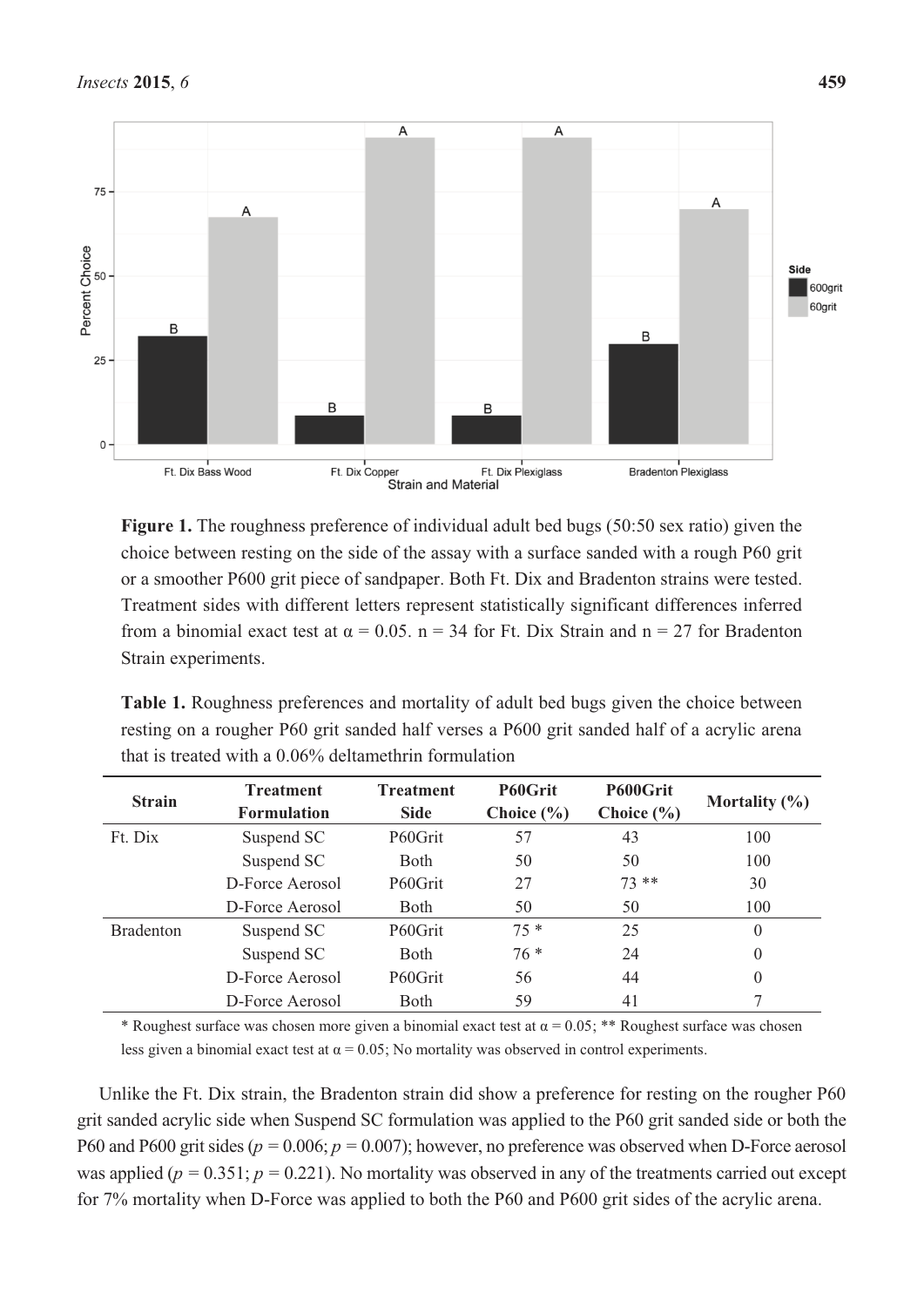#### **4. Discussion**

A consistent bed bug preference for resting on a rougher surface was found for all materials tested; however, we observed inconsistent behavioral responses in our pyrethroid application assays depending on the strain tested and which pyrethroid formulation was used.

Bed bugs displayed a preference for resting on rougher surface halves of metal, wood, and plastic surfaces tested and these results support previous studies from the early to mid 20th century examining roughness preferences [6–8]. A strong roughness preference and a thigmotactic behavior may aid bed bugs in selecting an ideal microclimate in which to harbor where they can enter a quiescent state until their next meal [8]. Authors Aboul-Nasr and Erakey [8] theorized that rough surfaced cracks and crevices likely have microclimates that are cool, hide individuals from direct sunlight, have low exposure to air currents, and have high humidity environments. All of these factors may aid the bed bug in reducing water loss during long quiescent states and protect bed bugs from detection by predators or their hosts [8].

Historically, switching a wooden bed frame to a metal bed frames was found to help in diminishing bed bug populations during control efforts. It was reasoned that metal bed frames had less cracks and crevices for bed bugs to hide in [14]. The low number of cracks and crevices in metal bed frames may not explain everything. We now know that bed bugs prefer to harbor in rougher surfaces and have difficulty climbing smooth surfaces [15]. These combining factors may explain some of the success seen in switching to metal bed frames during bed bug control efforts.

Investigations into the effects of pyrethroid applications were also conducted to examine if bed bug resting behavior would change during insecticide treatments. Applications of Suspend SC formulation (deltamethrin 0.06%) to the acrylic roughness preference arenas did not change the roughness preference of the Bradenton strain, but the Ft. Dix strain no longer displayed a roughness preference. It was clear that Bradenton did not elicit an avoidance response when contacting Suspend SC formulations and would still harbor on the preferred rougher half even if a Suspend SC formulation were present. Similar observations were observed in other studies examining the effects of a harborage preference factor against a possible repellent insecticide. In both bed bugs and German cockroaches, *Blattella germanica* (Blattodea: Blattellidae), avoidance was no longer observed when a harborage aggregation pheromone was present [13,16]. Other harborage preference factors such as negative phototaxis are not strong enough behaviors to mask the repellency effects of these chemicals [13]. Studies by another research group did not observe avoidance to Suspend SC formulations by Ft. Dix strain even when harborage characteristics were not taken into account [17]. Pyrethroids alone do not seem to cause an avoidance behavior in bed bugs when a dominant harborage characteristic is present.

The lack of a roughness preference observed in the Ft. Dix strain was likely from the individual'<sup>s</sup> nervous system becoming affected by deltamethrin, as suggested by the 100% mortality observed after three days. The Bradenton strain did not experience any mortality and likely possesses at least one or a combination of biochemical and physiological resistance mechanisms to pyrethroids. Further evidence of resistance in the Bradenton strain is supported by our unpublished results where direct applications of Hot Shot Bedbug and Flea Killer aerosol (Spectrum Brands, Middleton, WI, USA; Actives 0.025% prallethrin and 0.005% Gamma-Cyhalothrin) caused 37.5% mortality to adult Bradenton strain individuals but 100% mortality to Ft. Dix strain after 72 h post-treatment.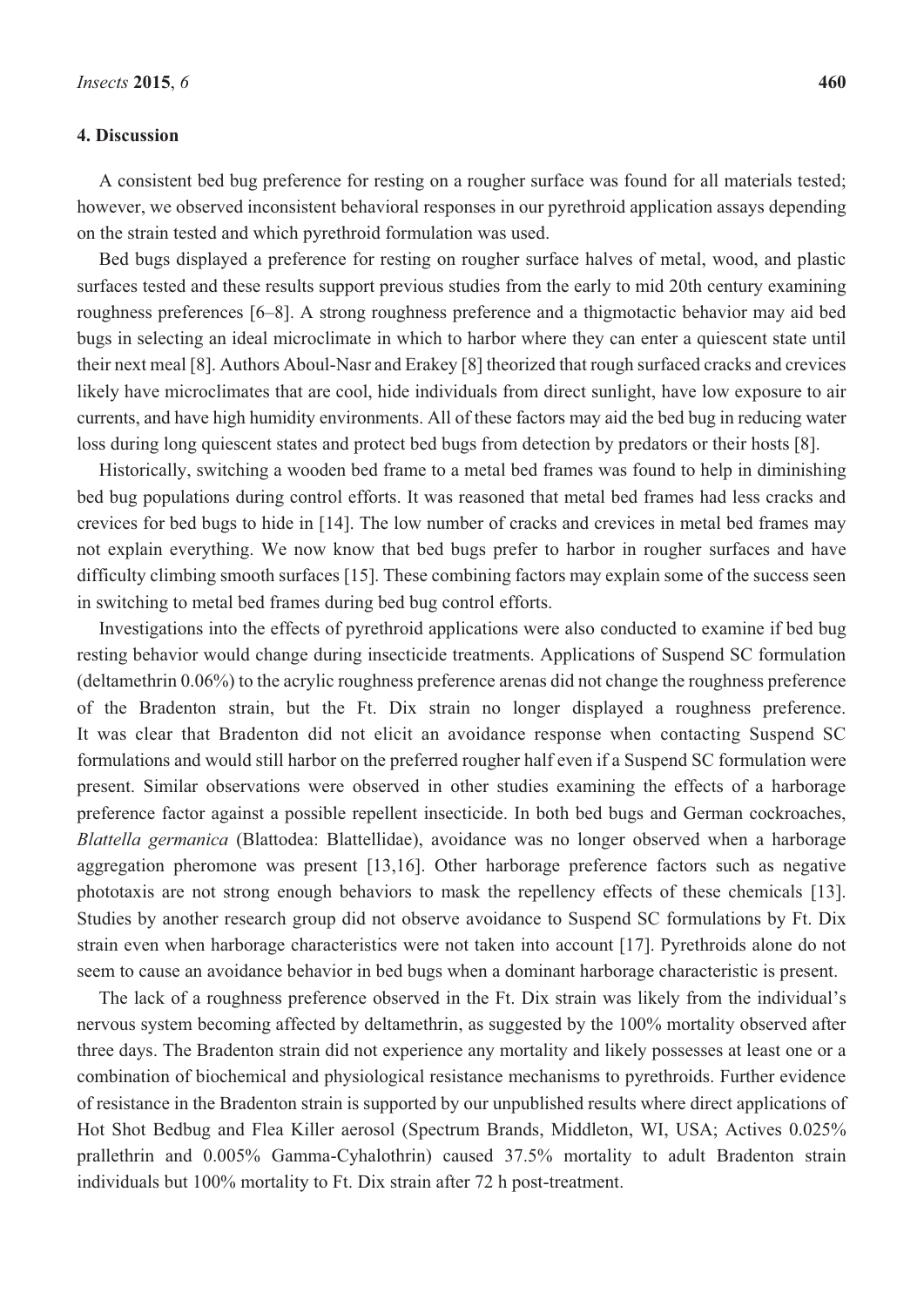The Ft. Dix strain did not show a roughness preference when D-Force Aerosol formulation (deltamethrin 0.06%) was applied to both halves of the acrylic arena. This is likely because the bed bugs were under the effects of deltamethrin toxicity, as shown by the 100% mortality of all individuals tested. The behavior response of the Ft. Dix strain was different when D-Force aerosol formulation was applied only to the preferred rougher P60 sanded half of the arena. A strong avoidance response was observed to D-Force aerosol formulation, but because a similar response was not seen in the alternative Suspend SC formulation with the same concentration of deltamethrin, this avoidance behavior is likely caused by one or more of the other spray constituents. There could even be an interaction of multiple spray constituents causing the avoidance response. Spray constituents can include dispersants, emulsifiers, solvents, masking agents, synergists, repellents, and toxicants [16]. Aerosol formulations and other spray additives have been shown to cause repellency in other insects such as German cockroaches [16,18,19]. Avoidance behaviors observed in bed bugs from D-Force aerosol formulation is not likely due to a common factor found in all aerosols since Phantom aerosol (active ingredient: chlorfenapyr 0.5%) has been shown to be non-repellent [20]. Use of formulations with repellent properties could lead to control problems even when the bed bugs are susceptible to the active ingredient as seen in this study.

The lack of a roughness preference with the Bradenton strain when D-Force aerosol formulation was applied to the acrylic arena was unexpected. Because there is evidence that the Bradenton strain possesses at least some resistance to pyrethroids, one or more of the additive compounds within the aerosol formulation may be responsible for this change in behavior. The additive compound or compounds responsible may even be affecting the mechanoreceptors located on the antennae and other areas of the body directly [8,21].

## **5. Conclusions**

This study has demonstrated the strong behavioral response of bed bugs to rough surfaces. Knowledge of the factors that affect bed bug harborage preference can aid pest control operators in their inspections. Although a rough surface preference is one of the many factors that bed bugs use to identify ideal harborage locations, these behaviors can be manipulated by chemical treatments. While it was clear that the pyrethroid itself was not a factor influencing the resting preference of bed bugs, additives in the formulation could influence bed bug behavior. Additives in formulations could play a primary role in failed control efforts even in the case of pyrethroid-susceptible bed bug populations. Further investigation is needed to examine the role some of these additives play in influencing bed bug resting behavior.

## **Acknowledgments**

We would like to thank Mark Mitola for his assistance in building the plexiglass assays.

#### **Author Contributions**

Ben Hottel, Roberto Pereira, and Philip Koehler designed and wrote the manuscript. Ben Hottel conducted the experiments and analyzed the data.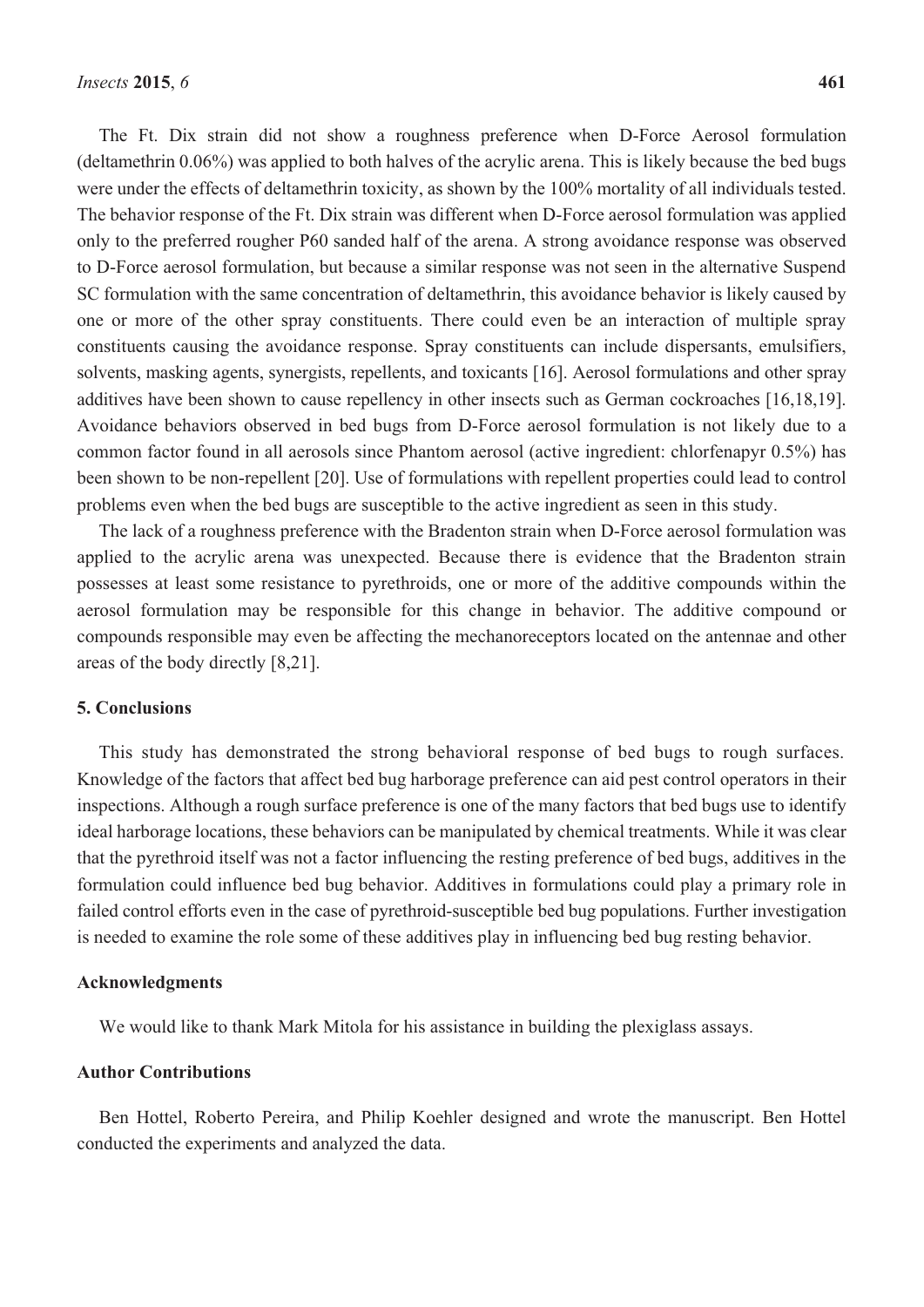# **Conflicts of Interest**

The authors declare no conflict of interest.

# **References and Notes**

- 1. Usinger, R.L. *Monograph of Cimicidae*; Entomological Society of America: Lanham, DC, USA, 1966; p. 585.
- 2. Gangloff-Kaufmann, J.; Hollingsworth, C.; Hahn, J.; Hansen, L.; Kard, B.; Waldvogel, M. Bed bugs in America: A pest management industry survey. *Am. Entomol.* **<sup>2006</sup>**, *52*, 105–106.
- 3. Weeks, E.N.I.; Logan, J.G.; Gezan, S.A.; Woodcock, C.M.; Birkett, M.A.; Pickett, J.A.; Cameron, M.M. A bioassay for studying behavioural responses of the common bed bug, *Cimex lectularius* (Hemiptera: Cimicidae) to bed bug-derived volatiles. *Bull. Entomol. Res.* **<sup>2011</sup>**, *101*, 1–8.
- 4. Olson, J.F.; Moon, R.D.; Kells, S.A. Off-host aggregation behavior and sensory basis of arrestment by *Cimex lectularius* (Heteroptera: Cimicidae). *J. Insect Physiol.* **<sup>2009</sup>**, *55*, 580–587.
- 5. Siljander, E.; Penman, D.; Harlan, H.; Gries, G. Evidence for male- and juvenile-specific contact pheromones of the common bed bug *Cimex lectularius*. *Entomol. Exp. Appl.* **<sup>2007</sup>**, *125*, 215–219.
- 6. Hase, A. Die bettwanze (*Cimex lectularius* L.) IHR leben und IHRE bekämpfung. *Z Angew. Entomol. IV Beih* **<sup>1917</sup>**, *1*, 1–144.
- 7. Rivnay, E. Studies in tropisms of the bed bug *Cimex lectularius* L. *Parasitology* **1932**, *24*, <sup>121</sup>–136.
- 8. Aboul-Nasr, A.E.; Erakey, M.A.S. The effect of contact and gravity reactions upon the bed-bug, *Cimex lectularius* L. *Bull. Soc. Entomol. d'Egypte* **<sup>1968</sup>**, *52*, 363–370.
- 9. Yoon, K.S.; Kwon, D.H.; Strycharz, J.P.; Hollingsworth, C.S.; Lee, S.H.; Clark, J.M. Biochemical and molecular analysis of deltamethrin resistance in the common bed bug (Hemiptera: Cimicidae). *J. Med. Entomol.* **<sup>2008</sup>**, *45*, 1092–1101.
- 10. Zhu, F.; Wigginton, J.; Romero, A.; Moore, A.; Ferguson, K.; Palli, R.; Potter, M.F.; Haynes, K.F.; Palli, S.R. Widespread distribution of knockdown resistance mutations in the bed bug, *Cimex lectularius* (Hemiptera: Cimicidae), populations in the United States. *Arch. Insect Biochem. Physiol.* **2010**, *73*, <sup>245</sup>–257.
- 11. Mamidala, P.; Wijeratne, A.J.; Wijeratne, S.; Kornacker, K.; Sudhamalla, B.; Rivera-Vega, L.J.; Hoelmer, A.; Meulia, T.; Jones, S.C.; Mittapalli, O. RNA-Seq and molecular docking reveal multilevel pesticide resistance in the bed bug. *BMC Genomics* **2012**, *13*, 6.
- 12. Zhu, F.; Gujar, H.; Gordon, J.R.; Haynes, K.F.; Potter, M.F.; Palli, S.R. Bed bugs evolved unique adaptive strategy to resist pyrethroid insecticides. *Sci. Rep.* **2013**, *3*, doi:10.1038/srep01456.
- 13. Romero, A.; Potter, M.F.; Haynes, K.F. Behavioral responses of the bed bug to insecticide residues. *J. Med. Entomol.* **<sup>2009</sup>**, *46*, 51–57.
- 14. Blair, T.S. The Bedbug. In *Public Hygiene*; The Gorham Press: Boston, MA, USA, 1911; Volume 2, pp. 623–626.
- 15. Hottel, B.A.; Pereira, R.M.; Gezan, S.A.; Qing, R.; Sigmund, W.M.; Koehler, P.G. Climbing ability of the common bed bug (Hemiptera: Cimicidae). *Med. Entomol.* **2015**, DOI: http://dx.doi.org/10.1093/jme/tjv012.